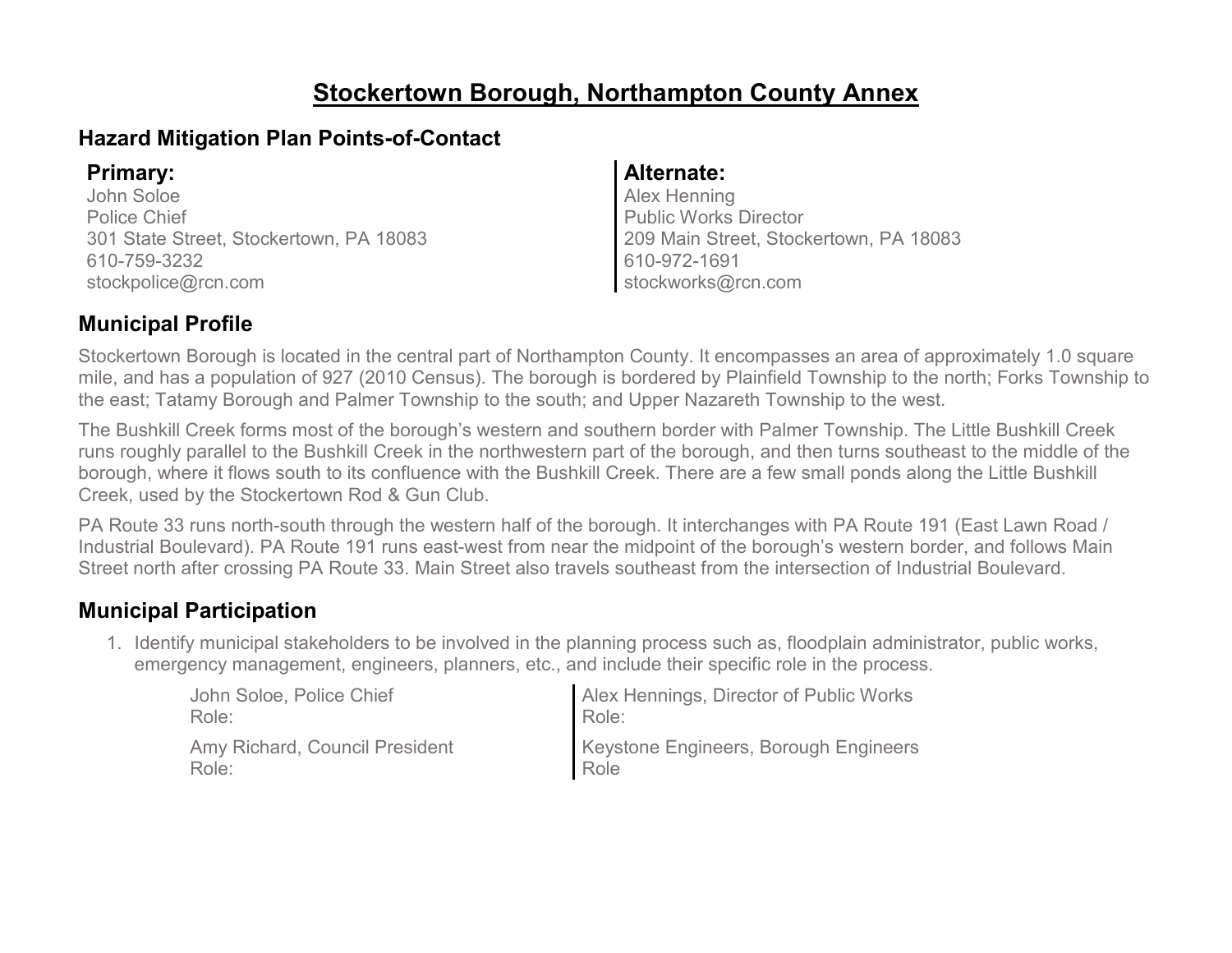### **Municipal Participation –** *continued*

2. Identify community stakeholders such as; neighborhood groups, religious groups, major employers / businesses, etc., that will be informed and / or involved in the planning process and describe how they will be involved.

None

3. Describe how the public **will be engaged** in the current planning process examples, newsletters, social media, etc., **and how they were engaged** since the 2013 Hazard Mitigation Plan.

**Newsletter** Public Meetings Social Media

#### **Compliance with the National Flood Insurance Program (NFIP)**

| <b>Topic</b>                                                                                                                                      | Identify source of information, if<br>different from the one listed.  | <b>Additional Comments</b>       |
|---------------------------------------------------------------------------------------------------------------------------------------------------|-----------------------------------------------------------------------|----------------------------------|
| 1. Staff Resources                                                                                                                                |                                                                       |                                  |
| Is the Community Floodplain Administrator (FPA) or NFIP Coordinator certified?                                                                    | <b>Community FPA</b>                                                  |                                  |
| Is floodplain management an auxiliary function?                                                                                                   | <b>Community FPA</b>                                                  | Yes                              |
| Provide an explanation of NFIP administration services (e.g., permit review, GGIS,<br>education or outreach, inspections, engineering capability) | <b>Community FPA</b>                                                  | Permit reviews                   |
| What are the barriers to running an effective NFIP program in the community, if any?                                                              | <b>Community FPA</b>                                                  | Budget / dollars                 |
| 2. Compliance History                                                                                                                             |                                                                       |                                  |
| Is the community in good standing with the NFIP?                                                                                                  | State NFIP Coordinator, FEMA NFIP<br>Specialist, or community records | Yes                              |
| Are there any outstanding compliance issues (i.e., current violations)?                                                                           |                                                                       | No                               |
| When was the most recent Community Assistance Visits (CAV) or Community<br>Assistance Contact (CAC)?                                              |                                                                       | Unknown                          |
| Is a CAV or CAC scheduled or needed?                                                                                                              |                                                                       | <b>No</b>                        |
| 3. Regulation                                                                                                                                     |                                                                       |                                  |
| When did the community enter the NFIP?                                                                                                            | <b>NFIP Community Status Book</b>                                     | 1970's                           |
| Are the Flood Insurance Rate Maps (FIRMs) digital or paper?<br>How are residents assisted with mapping?                                           | <b>Community FPA</b>                                                  | <b>Both</b>                      |
| Do floodplain regulations meet or exceed FEMA or State minimum requirements?<br>If so, in what ways?                                              | <b>Community FPA</b>                                                  | Exceed                           |
| Describe the permitting process                                                                                                                   | Community FPA, State, FEMA NFIP                                       | Borough submitted, review, issue |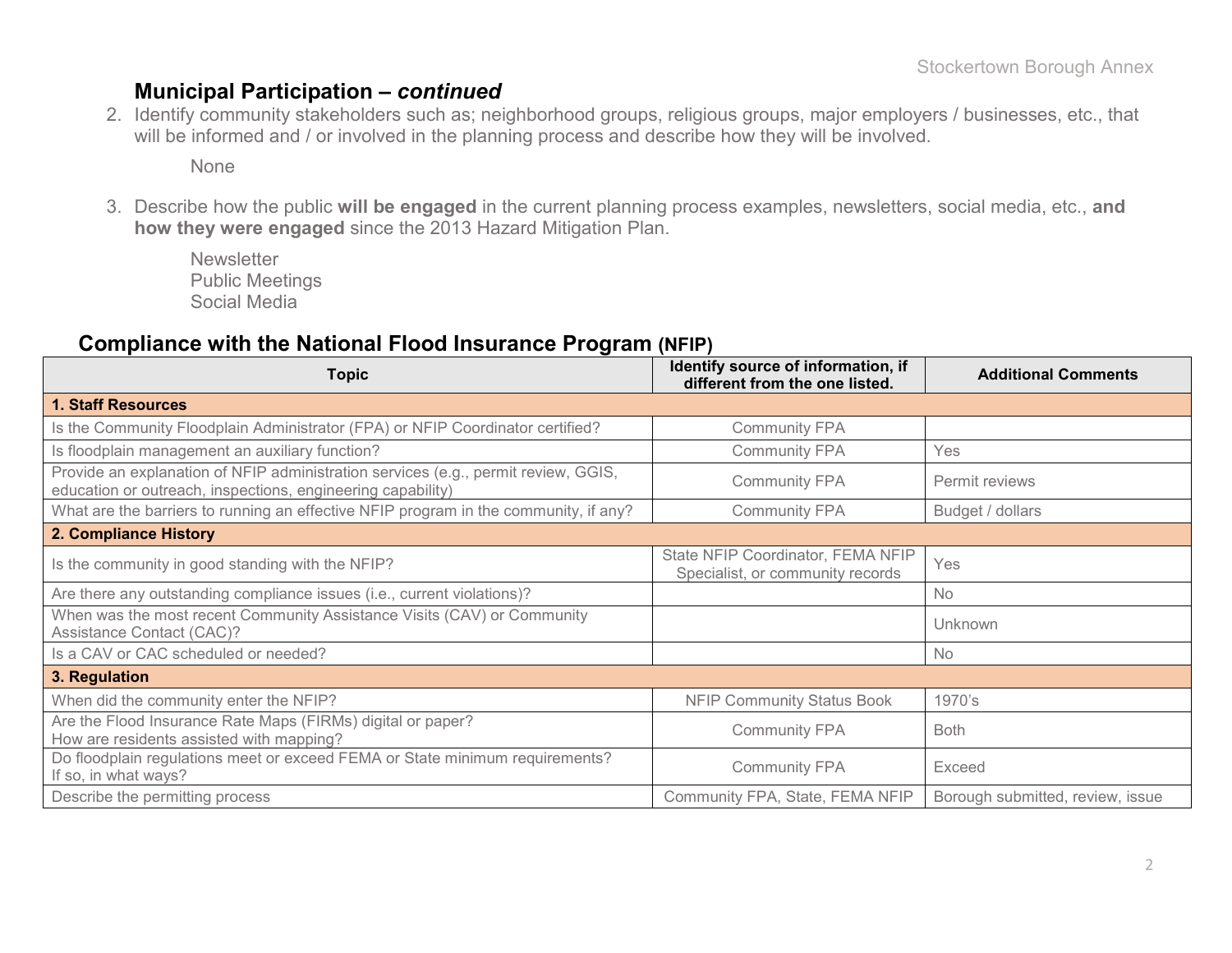Stockertown Borough Annex

### **Compliance with the National Flood Insurance Program (NFIP) –** *continued*

| Topic                                                                                                                                            | Identify source of information, if<br>different from the one listed.     | <b>Additional Comments</b> |
|--------------------------------------------------------------------------------------------------------------------------------------------------|--------------------------------------------------------------------------|----------------------------|
| <b>4. Insurance Summary</b>                                                                                                                      |                                                                          |                            |
| How many NFIP policies are in the community?<br>What is the total premium and coverage?                                                          | State NFIP Coordinator or<br><b>FEMA NFIP Specialist</b>                 | N/A                        |
| How many claims have been paid in the community? What is the total amount of<br>paid claims? How many substantial damage claims have there been? | FEMA NFIP or<br><b>Insurance Specialist</b>                              | N/A                        |
| How many structures are exposed to flood risk within the community?                                                                              | <b>Community FPA or GIS Analyst</b>                                      | 33% of the borough         |
| Describe any areas of flood risk with limited NFIP policy coverage                                                                               | Community FPA or<br><b>FEMA Insurance Specialist</b>                     |                            |
| 5. Community Rating System (CRS)                                                                                                                 |                                                                          |                            |
| Does the community participate in CRS?                                                                                                           | Community FPA, State, or FEMA NFIP                                       | N/A                        |
| If so, what is the community's CRS Class Ranking?                                                                                                | Flood Insurance Manual<br>(http://www.fema.gov/floodinsurancemanual.gov) | $- - -$                    |
| What categories and activities provide CRS points and how can the Class be<br>improved?                                                          |                                                                          | $- - -$                    |
| Does the plan include CRS planning requirements?                                                                                                 | Community FPA, FEMA CRS<br>Coordinator, or ISO representative            | <b>No</b>                  |

### **Community Assets**

Community assets are defined to include anything that is important to the character as well as the function of a community, and can be described in four categories, they are; people, economy, natural environment and built environment. Please identify the community assets and location under each category.

- **1. People**
	- Concentrations of vulnerable populations such as the elderly, physically or mentally disabled, non-English speaking, and the medically or chemically dependent.

50% of the population

 Types of visiting populations where large numbers of people are concentrated such as visitors for special events and students.

N/A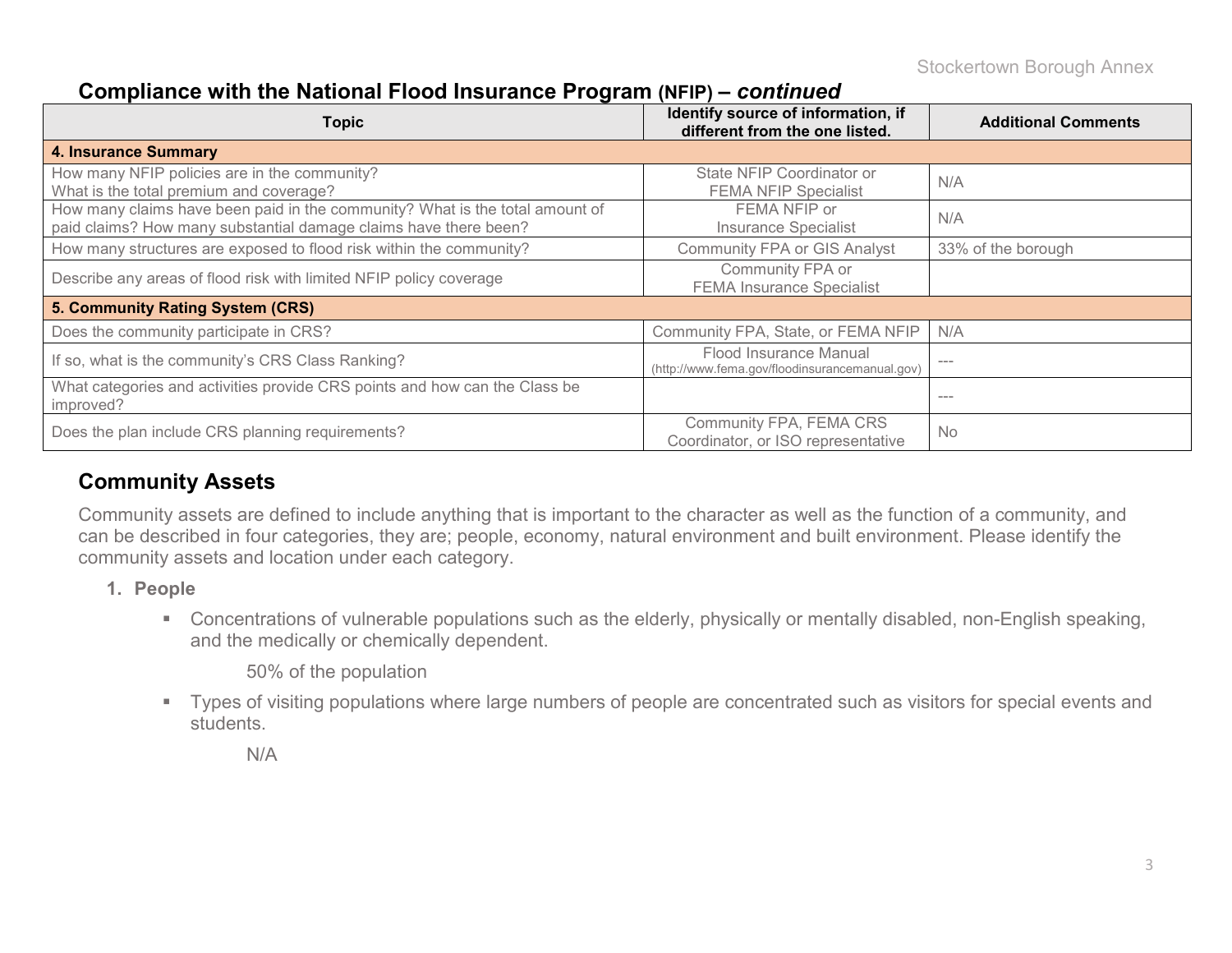### **Community Assets –** *continued*

#### **2. Economy**

Major employers, primary economic sectors such as agriculture and commercial centers where losses would have a severe impact on the community.

N/A

#### **3. Natural Environment**

Those areas / features that can provide protective functions that reduce the magnitude of hazard events such as, wetlands or riparian areas, and other environmental features important to protect.

Bushkill Creek Feeder streams Ponds

- **4. Built Environment**
	- Existing structures such as, concentrations of buildings that may be more vulnerable to hazards based on location, age, construction type and / or condition of use.

Wastewater treatment plant Homes along the creek bank

**Infrastructure systems such as water and wastewater facilities, power utilities, transportation systems,** communication systems, energy pipelines and storage.

Wastewater treatment plant Maintenance buildings

 High potential loss facilities such as, dams, locations that house hazardous materials, military and / or civilian defense installations.

Wastewater treatment plant Borough public works maintenance building and storage

 Critical facilities such as, hospitals, medical facilities, police and fires stations, emergency operations centers, shelters, schools and airports / heliports.

N/A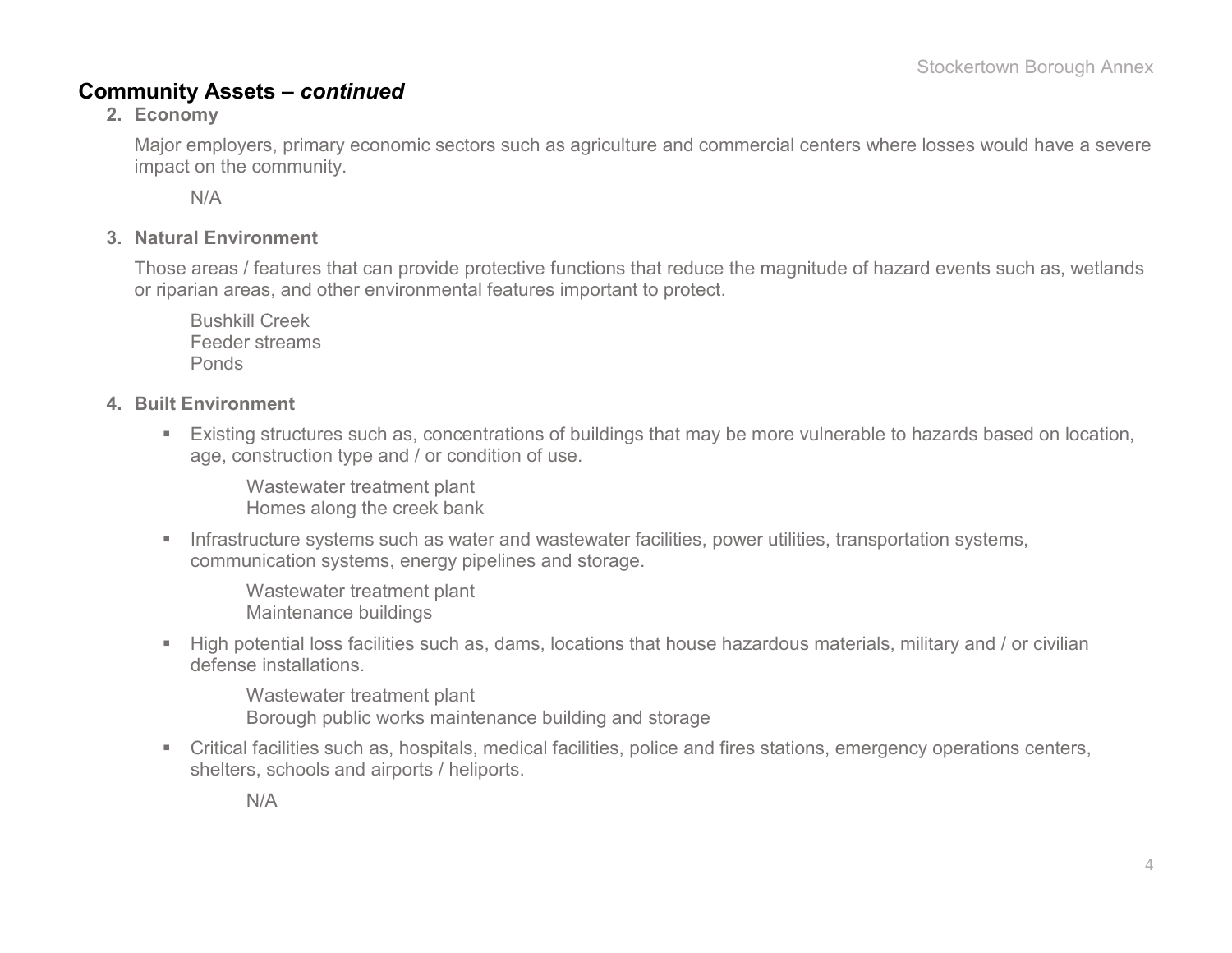# **Community Assets –** *continued*

Cultural / historical resources such as, museums, parks, stadiums, etc.

N/A

# **Capability Assessment**

|            |                                                               | <b>Status</b>  |                                                              |                         |                                              | <b>Effect on</b>                                                             |                                                               | Has the 2013                                                                                            | How can                                                                    |                                        |
|------------|---------------------------------------------------------------|----------------|--------------------------------------------------------------|-------------------------|----------------------------------------------|------------------------------------------------------------------------------|---------------------------------------------------------------|---------------------------------------------------------------------------------------------------------|----------------------------------------------------------------------------|----------------------------------------|
| Capability | <b>Regulatory</b><br>$\checkmark$ Tools<br><b>Programs</b>    | Place<br>르     | <b>Date</b><br><b>Adopted</b><br><b>or</b><br><b>Updated</b> | Development<br>Under    | Department /<br><b>Agency</b><br>Responsible | <b>Hazard Loss</b><br><b>Reduction:</b><br>-Supports<br>-Neutral<br>-Hinders | <b>Change since</b><br>2013 Plan?<br>+ Positive<br>- Negative | <b>Plan been</b><br>integrated<br>into the<br><b>Regulatory</b><br><b>Tool/Program</b><br>? If so, how? | these<br>capabilities<br>be expanded<br>and improved<br>to reduce<br>risk? | <b>Additional</b><br><b>Comments</b>   |
|            | Comprehensive Plan                                            |                |                                                              |                         |                                              |                                                                              |                                                               |                                                                                                         |                                                                            |                                        |
|            | Capital Improvement Plan                                      |                |                                                              |                         |                                              |                                                                              |                                                               |                                                                                                         |                                                                            |                                        |
|            | Economic Development Plan                                     |                |                                                              |                         |                                              |                                                                              |                                                               |                                                                                                         |                                                                            |                                        |
|            | Continuity of Operations Plan                                 |                |                                                              |                         |                                              |                                                                              |                                                               |                                                                                                         |                                                                            |                                        |
|            | Stormwater Management Plan /<br>Ordinance                     | $\overline{X}$ | 10/1/2012                                                    |                         |                                              |                                                                              |                                                               |                                                                                                         |                                                                            |                                        |
| Regulatory | Open Space Management Plan<br>(or Parks/Rec., Greenways Plan) |                |                                                              | $\times$                |                                              |                                                                              |                                                               |                                                                                                         |                                                                            |                                        |
|            | <b>Natural Resource Protection Plan</b>                       |                |                                                              | $\overline{\mathsf{X}}$ |                                              |                                                                              |                                                               |                                                                                                         |                                                                            |                                        |
| ×          | <b>Transportation Plan</b>                                    |                |                                                              |                         |                                              |                                                                              |                                                               |                                                                                                         |                                                                            |                                        |
|            | <b>Historic Preservation Plan</b>                             |                |                                                              |                         |                                              |                                                                              |                                                               |                                                                                                         |                                                                            |                                        |
| Planning   | Floodplain Management Plan                                    | $\times$       | 10/1/2012                                                    |                         |                                              |                                                                              |                                                               |                                                                                                         |                                                                            | All ordinance<br>codified<br>10/1/2012 |
| $\div$     | <b>Farmland Preservation</b>                                  |                |                                                              |                         |                                              |                                                                              |                                                               |                                                                                                         |                                                                            |                                        |
|            | <b>Evacuation Plan</b>                                        |                |                                                              | X                       | <b>EMA</b><br>Coordinator                    |                                                                              |                                                               |                                                                                                         |                                                                            |                                        |
|            | Disaster Recovery Plan                                        |                |                                                              | $\times$                | <b>EMA</b><br>Coordinator                    |                                                                              |                                                               |                                                                                                         |                                                                            |                                        |
|            | <b>Hazard Mitigation Plan</b>                                 | X              | 2/2019                                                       |                         | County EMA                                   |                                                                              |                                                               | N/A                                                                                                     |                                                                            |                                        |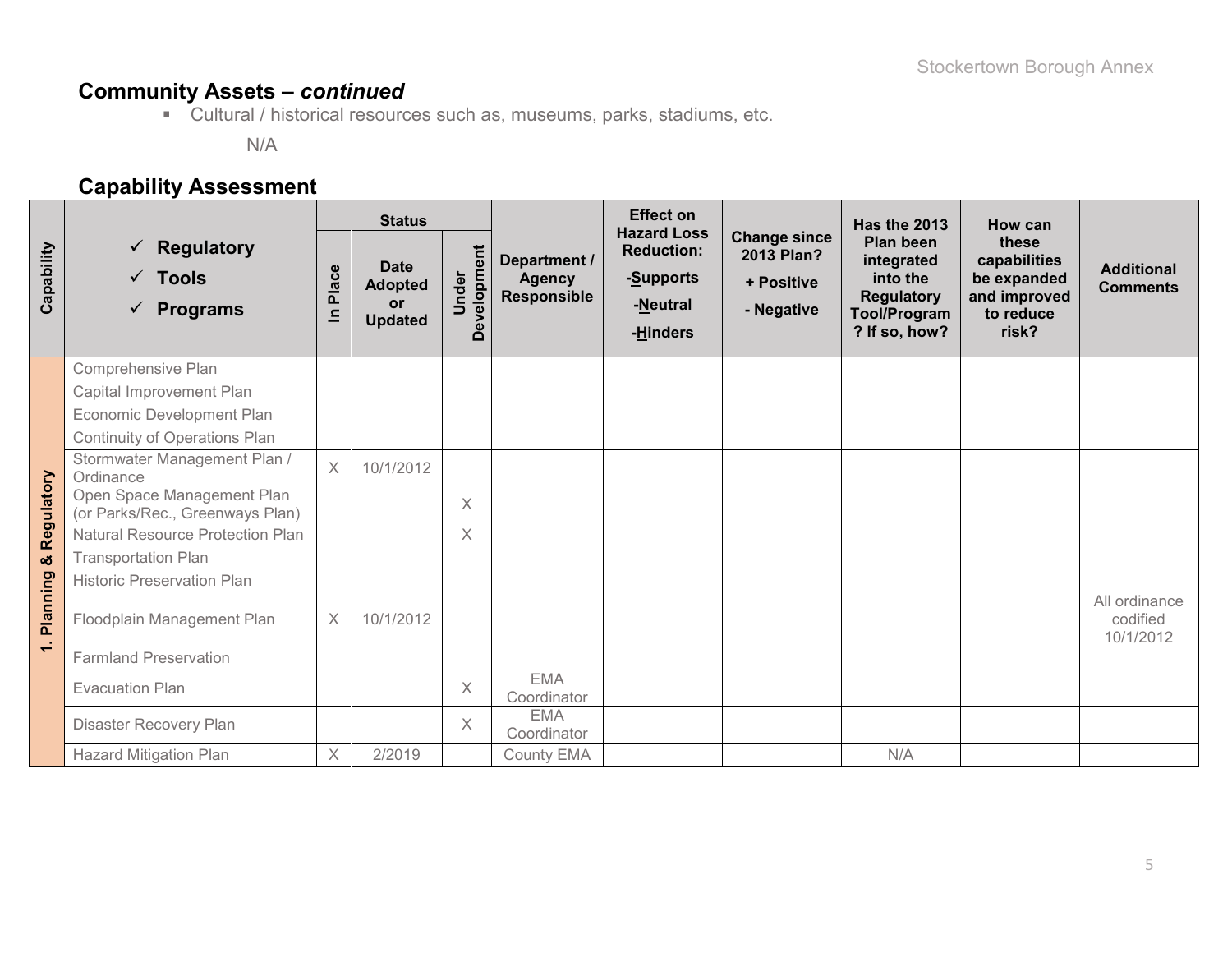# **Capability Assessment –** *continued*

|                                                        | <b>Status</b>                                                                    |            |                                                              | <b>Effect on</b>     |                                              | Has the 2013                                                                 | How can                                                              |                                                                                                  |                                                                            |                                                 |
|--------------------------------------------------------|----------------------------------------------------------------------------------|------------|--------------------------------------------------------------|----------------------|----------------------------------------------|------------------------------------------------------------------------------|----------------------------------------------------------------------|--------------------------------------------------------------------------------------------------|----------------------------------------------------------------------------|-------------------------------------------------|
| Capability                                             | $\checkmark$ Regulatory<br>$\checkmark$ Tools<br><b>Programs</b><br>$\checkmark$ | Place<br>드 | <b>Date</b><br><b>Adopted</b><br><b>or</b><br><b>Updated</b> | Under<br>Development | Department /<br><b>Agency</b><br>Responsible | <b>Hazard Loss</b><br><b>Reduction:</b><br>-Supports<br>-Neutral<br>-Hinders | <b>Change since</b><br><b>2013 Plan?</b><br>+ Positive<br>- Negative | <b>Plan been</b><br>integrated<br>into the<br><b>Regulatory</b><br>Tool/Program<br>? If so, how? | these<br>capabilities<br>be expanded<br>and improved<br>to reduce<br>risk? | <b>Additional</b><br><b>Comments</b>            |
| ulatory                                                | <b>Emergency Operations Plan</b>                                                 | X          | 11/2019                                                      |                      | <b>EMA</b><br>Coordinator                    | S                                                                            |                                                                      |                                                                                                  |                                                                            |                                                 |
|                                                        | <b>Zoning Regulations</b>                                                        | X          | 10/1/2012                                                    |                      | Zoning                                       | S                                                                            |                                                                      |                                                                                                  |                                                                            |                                                 |
| စ္စာ                                                   | <b>Floodplain Regulations</b>                                                    |            |                                                              |                      |                                              |                                                                              |                                                                      |                                                                                                  |                                                                            |                                                 |
| œ<br>οö                                                | <b>NFIP Participation</b>                                                        |            |                                                              |                      |                                              |                                                                              |                                                                      |                                                                                                  |                                                                            |                                                 |
|                                                        | <b>Building Code</b>                                                             | $\chi$     | 10/1/2012                                                    |                      |                                              |                                                                              |                                                                      |                                                                                                  |                                                                            |                                                 |
|                                                        | Fire Code                                                                        | X          | 10/1/2012                                                    |                      |                                              |                                                                              |                                                                      |                                                                                                  |                                                                            |                                                 |
| Planning<br>$\blacksquare$<br>$\overline{\phantom{0}}$ | Other                                                                            | $\times$   |                                                              |                      |                                              | S                                                                            |                                                                      |                                                                                                  |                                                                            | Carbonate<br><b>Bedrock</b><br><b>Standards</b> |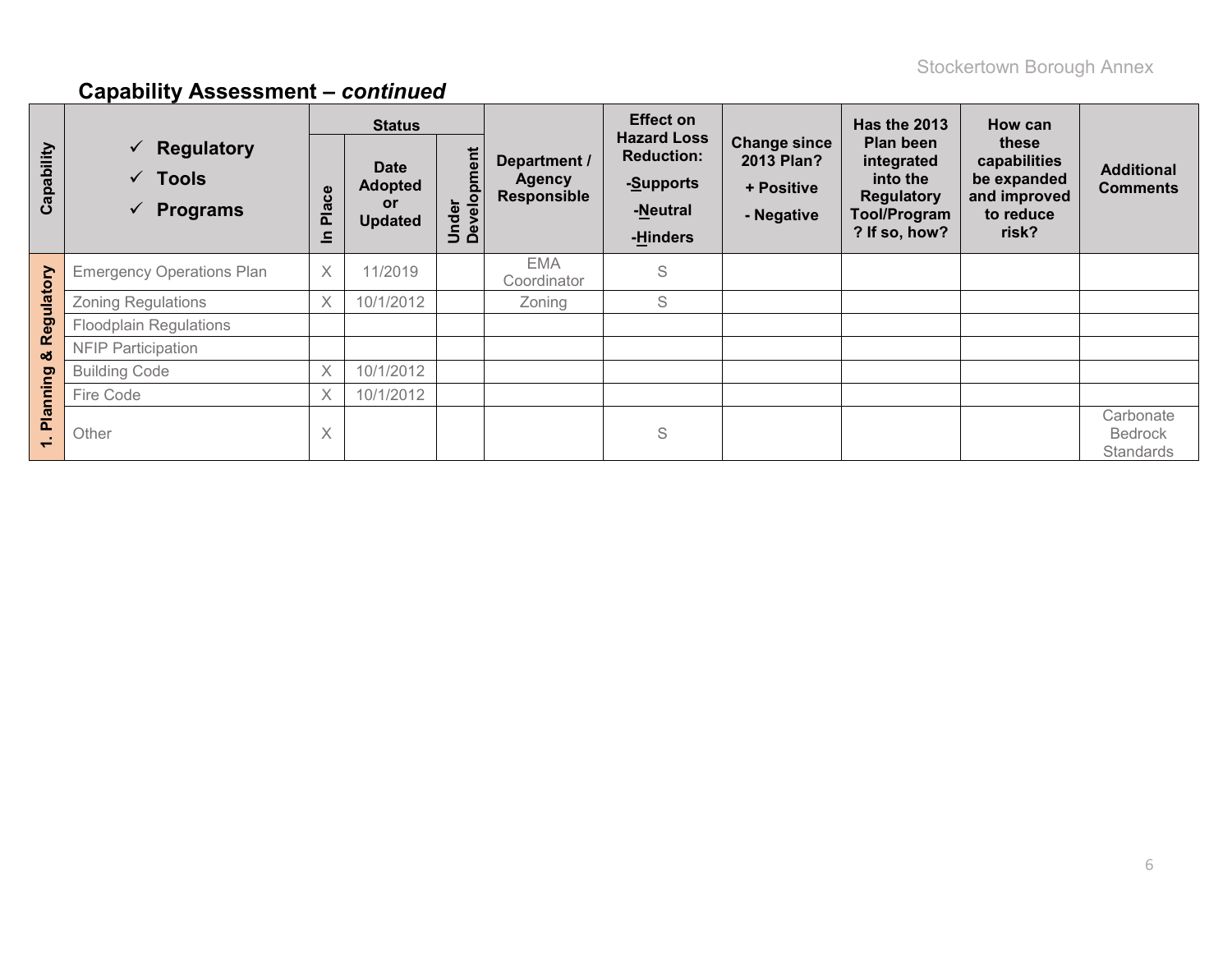# **Capability Assessment –** *continued*

| ability<br>ap<br>ပ      | $\checkmark$ Staff<br><b>Personnel</b><br>$\checkmark$<br><b>Resources</b><br>$\checkmark$                                       | <b>Yes</b> | <b>No</b> | Department /<br><b>Agency</b> | <b>Change since</b><br>2013 Plan?<br>+ Positive<br>- Negative | How can these<br>capabilities be<br>expanded and<br>improved to<br>reduce risk? | <b>Additional</b><br><b>Comments</b> |
|-------------------------|----------------------------------------------------------------------------------------------------------------------------------|------------|-----------|-------------------------------|---------------------------------------------------------------|---------------------------------------------------------------------------------|--------------------------------------|
|                         | Planners (with land use / land development knowledge)                                                                            | X          |           | <b>Planning Commission</b>    |                                                               |                                                                                 |                                      |
|                         | Planners or engineers (with natural and / or human-caused hazards<br>knowledge)                                                  | $\times$   |           | <b>Keystone Engineers</b>     |                                                               |                                                                                 |                                      |
| Technology              | Engineers or professionals trained in building and / or infrastructure<br>construction practices (including building inspectors) | X          |           | <b>Keystone Engineers</b>     |                                                               |                                                                                 |                                      |
| ×ŏ                      | <b>Emergency Manager</b>                                                                                                         |            |           | <b>EMC</b>                    |                                                               |                                                                                 |                                      |
|                         | Floodplain administrator / manager                                                                                               |            | $\times$  |                               |                                                               |                                                                                 |                                      |
|                         | Land surveyors                                                                                                                   | X          |           | <b>Keystone Engineers</b>     |                                                               |                                                                                 |                                      |
|                         | Staff familiar with the hazards of the community                                                                                 |            | $\times$  |                               |                                                               |                                                                                 |                                      |
| Administrative          | Personnel skilled in Geographical Information Systems (GIS) and / or<br>FEMA's HAZUS program                                     |            | $\times$  |                               |                                                               |                                                                                 |                                      |
| $\overline{\mathbf{N}}$ | Grant writers or fiscal staff to handle large / complex grants                                                                   |            | $\times$  |                               |                                                               |                                                                                 |                                      |
|                         | Other                                                                                                                            |            |           |                               |                                                               |                                                                                 |                                      |

| Capability           |                                                         | <b>Yes</b> | <b>No</b> | <b>Department / Agency</b> | <b>Change since</b><br>2013 Plan?<br>+ Positive<br>- Negative | How can these<br>capabilities be<br>expanded and<br>improved to<br>reduce risk? | <b>Additional</b><br><b>Comments</b> |
|----------------------|---------------------------------------------------------|------------|-----------|----------------------------|---------------------------------------------------------------|---------------------------------------------------------------------------------|--------------------------------------|
|                      | Capital improvement programming                         |            | $\times$  |                            |                                                               |                                                                                 |                                      |
| 89                   | <b>Community Development Block Grants (CDBG)</b>        |            | $\times$  |                            |                                                               |                                                                                 |                                      |
| <u>p</u>             | Special purposes taxes                                  |            | Χ         |                            |                                                               |                                                                                 |                                      |
| $\circ$<br><b>SC</b> | Gas / Electricity utility fees                          |            | X         |                            |                                                               |                                                                                 |                                      |
| ድ<br>ድ               | Water / Sewer fees                                      | X          |           | <b>Borough Sewer Fund</b>  |                                                               |                                                                                 |                                      |
| cial                 | Stormwater utility fees                                 |            | X         |                            |                                                               |                                                                                 |                                      |
| Finan                | Development impact fees                                 | X          |           | Borough                    |                                                               |                                                                                 |                                      |
|                      | General obligation, revenue, and / or special tax bonds |            | Χ         |                            |                                                               |                                                                                 |                                      |
| ო                    | Partnering arrangements or intergovernmental agreements |            | X         |                            |                                                               |                                                                                 |                                      |
|                      | Other                                                   |            |           |                            |                                                               |                                                                                 |                                      |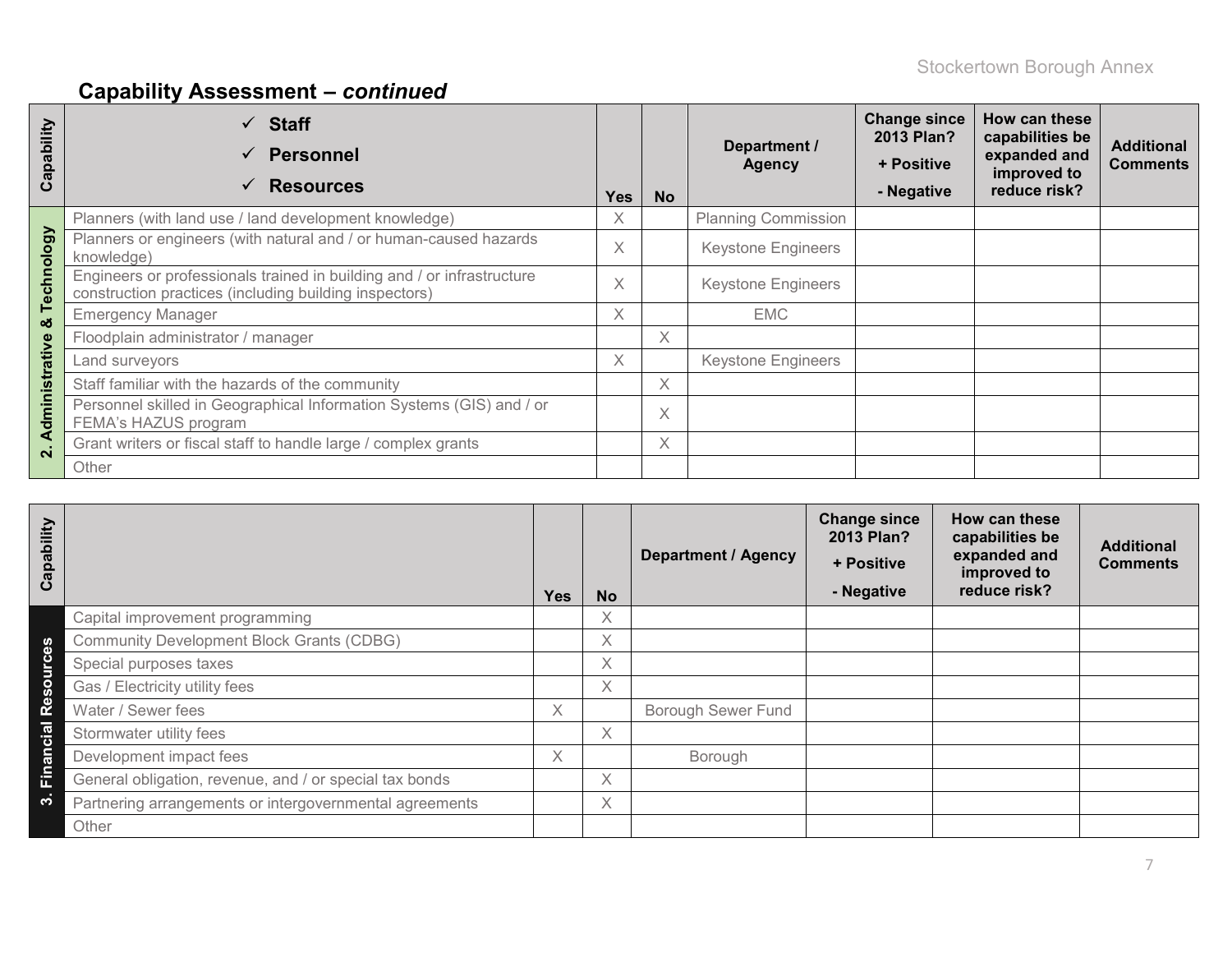# **Capability Assessment –** *continued*

| Capability            | Program<br>Organization                                                                                                                                           | Yes. | <b>No</b> | Department /<br><b>Agency</b> | <b>Change since</b><br>2013 Plan?<br>+ Positive<br>- Negative | How can these<br>capabilities be<br>expanded and<br>improved to<br>reduce risk? | <b>Additional</b><br><b>Comments</b> |
|-----------------------|-------------------------------------------------------------------------------------------------------------------------------------------------------------------|------|-----------|-------------------------------|---------------------------------------------------------------|---------------------------------------------------------------------------------|--------------------------------------|
|                       | <b>Firewise Communities Certification</b>                                                                                                                         |      |           |                               |                                                               |                                                                                 |                                      |
|                       | <b>StormReady Certification</b>                                                                                                                                   |      |           |                               |                                                               |                                                                                 |                                      |
|                       | Natural disaster or safety-related school programs                                                                                                                |      |           |                               |                                                               |                                                                                 |                                      |
| <b>Outreach</b><br>ಂಶ | Ongoing public education or information programs such as,<br>responsible water use, fire safety, household preparedness, and<br>environmental education.          |      |           |                               |                                                               |                                                                                 |                                      |
| Education             | Public-private partnership initiatives addressing disaster related<br>issues.                                                                                     |      |           |                               |                                                               |                                                                                 |                                      |
| 4                     | Local citizen groups or non-profit organizations focused on<br>environmental protection, emergency preparedness, access and<br>functional needs populations, etc. |      |           |                               |                                                               |                                                                                 |                                      |
|                       | Other                                                                                                                                                             |      |           |                               |                                                               |                                                                                 |                                      |

| Ë<br>$\mathbf{\Omega}$           |                                |         | <b>Degree of Capability</b> |      | <b>Change since the 2013 Hazard</b><br><b>Mitigation Plan?</b> | <b>Additional Comments</b> |  |
|----------------------------------|--------------------------------|---------|-----------------------------|------|----------------------------------------------------------------|----------------------------|--|
| $\Omega$<br>ōي                   |                                | Limited | Moderate                    | High | If so, how?                                                    |                            |  |
| Ĕ                                | <b>Planning and Regulatory</b> | X       |                             |      | None                                                           |                            |  |
| $\bar{\mathsf{e}}$<br>生          | Administrative and Technical   | Χ       |                             |      | None                                                           |                            |  |
| <b>Go</b><br><b>isessi</b><br>ທ່ | Financial                      | X       |                             |      | None                                                           |                            |  |
|                                  | <b>Education and Outreach</b>  | X       |                             |      | None                                                           |                            |  |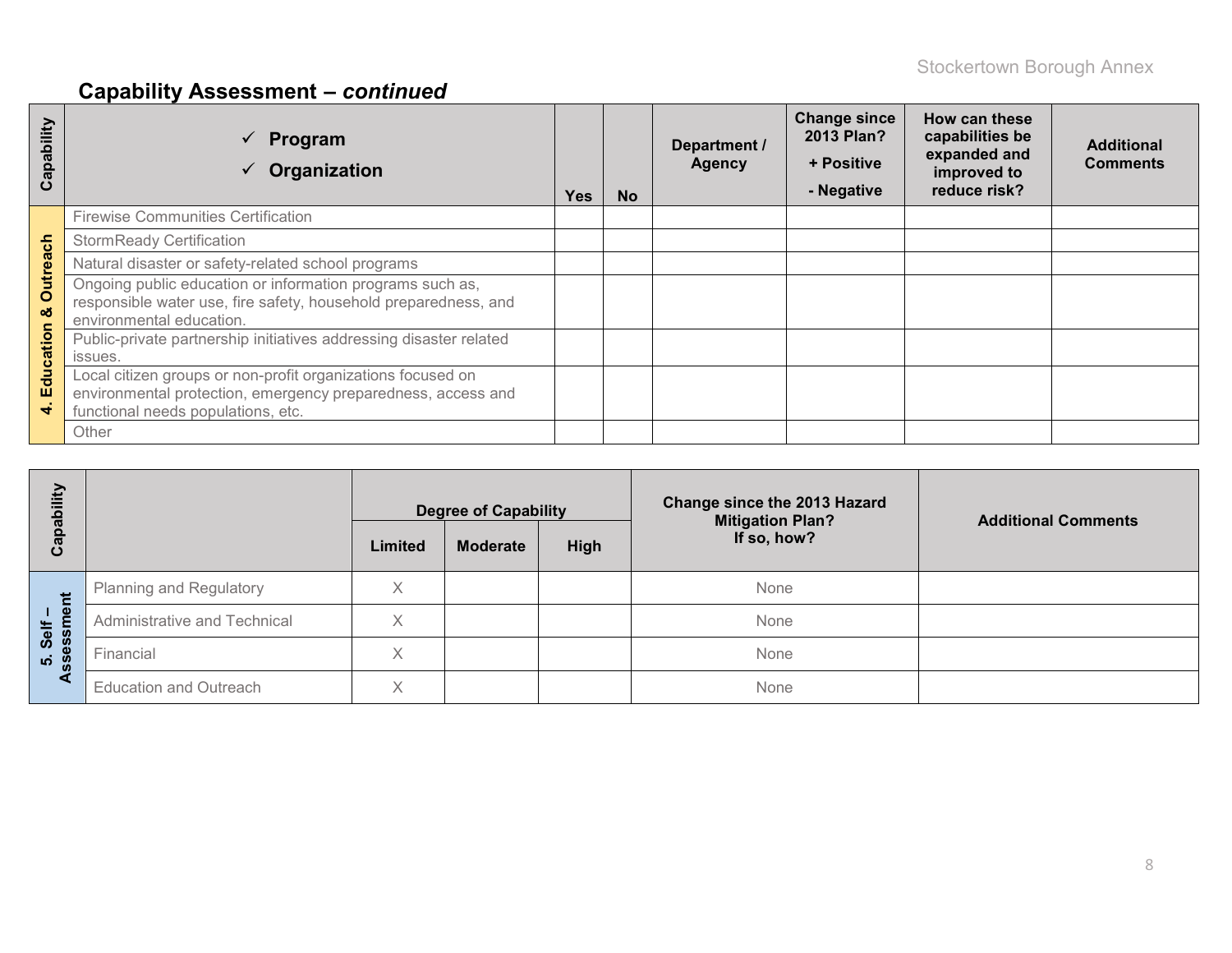## **Known or Anticipated Future Development / Redevelopment**

| Development /<br><b>Property Name</b> | <b>Type of Development</b> | <b>Number of Structures</b> | Location | <b>Known Hazard Zone</b> | <b>Description / Status</b> |
|---------------------------------------|----------------------------|-----------------------------|----------|--------------------------|-----------------------------|
| None                                  |                            |                             |          |                          |                             |

## **Natural & Non-Natural Event History Specific to Stockertown Borough**

| <b>Type of Event and Date(s)</b>        | <b>FEMA Disaster #</b><br>(if applicable) | Local Damage(s) or Loss(es)                                                |
|-----------------------------------------|-------------------------------------------|----------------------------------------------------------------------------|
| Pennsylvania COVID-19 Pandemic - 1/2020 | DR-4506-PA                                | Emergency Protective measure to combat COVID-19 Pandemic.                  |
| l Remnants of Hurricane Ida             | <b>DR-4618-PA</b>                         | Assistance to eligible individuals and families affected by this disaster. |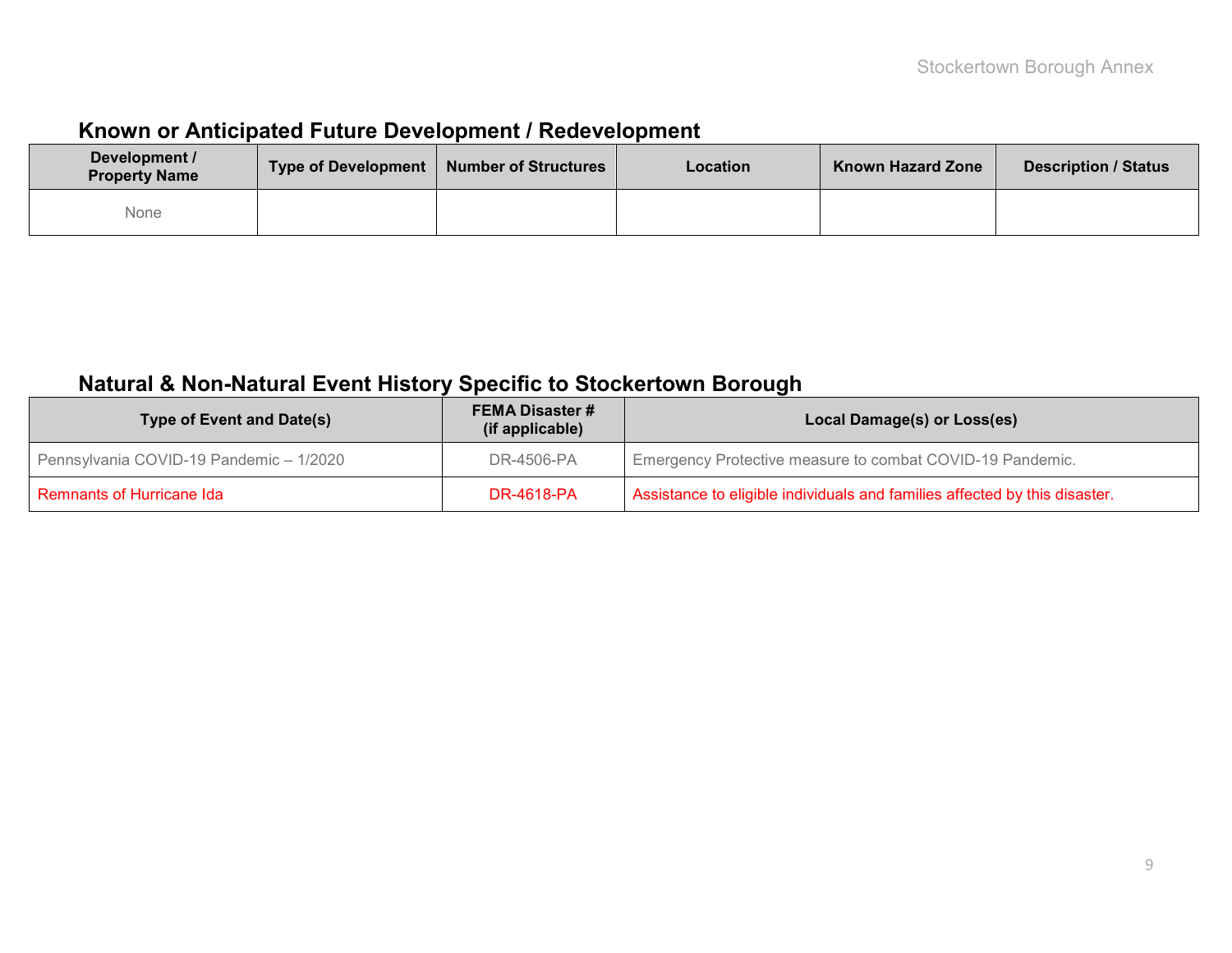# **2013 Municipal Action Plan Status**

|                  |                                                                                                                                                                                                                                                                                                                                                                                                                                                                                                                  |                        |                            | <b>Status</b> |           |              |                            |
|------------------|------------------------------------------------------------------------------------------------------------------------------------------------------------------------------------------------------------------------------------------------------------------------------------------------------------------------------------------------------------------------------------------------------------------------------------------------------------------------------------------------------------------|------------------------|----------------------------|---------------|-----------|--------------|----------------------------|
|                  | <b>Existing Mitigation Action</b><br>(from 2013 Hazard Mitigation Plan)                                                                                                                                                                                                                                                                                                                                                                                                                                          | No Progress<br>Unknown | Progress<br>$\blacksquare$ | Continuous    | Completed | Discontinued | <b>Additional Comments</b> |
|                  | Purchase and installation of an audible siren and community electronic sign to<br>warn residents and provide emergency information.                                                                                                                                                                                                                                                                                                                                                                              | N/A                    |                            |               |           |              |                            |
| $\overline{2}$   | Retrofit structures located in hazard-prone areas to protect structures from<br>future damage, with repetitive loss and severe repetitive loss properties as<br>priority. Phase 1: Identify appropriate candidates for retrofitting based on cost-<br>effectiveness versus relocation.<br>Phase 2: Where retrofitting is determined to be a viable option, work with<br>property owners toward implementation of that action based on available funding<br>from FEMA and local match availability.               | N/A                    |                            |               |           |              |                            |
| $\overline{3}$   | Purchase, or relocate structures located in hazard-prone areas to protect<br>structures from future damage, with repetitive loss and severe repetitive loss<br>properties as priority.<br>Phase 1: Identify appropriate candidates for relocation based on cost-<br>effectiveness versus retrofitting.<br>Phase 2: Where relocation is determined to be a viable option, work with<br>property owners toward implementation of that action based on available funding<br>from FEMA and local match availability. | N/A                    |                            |               |           |              |                            |
| $\boldsymbol{4}$ | Maintain compliance with and good-standing in the NFIP including adoption and<br>enforcement of floodplain management requirements (e.g. regulating all new<br>and substantially improved construction in Special Hazard Flood Areas),<br>floodplain identification and mapping, and flood insurance outreach to the<br>community. Further, continue to meet and/or exceed the minimum NFIP<br>standards and criteria through the following NFIP-related continued compliance<br>actions identified below.       | N/A                    |                            |               |           |              |                            |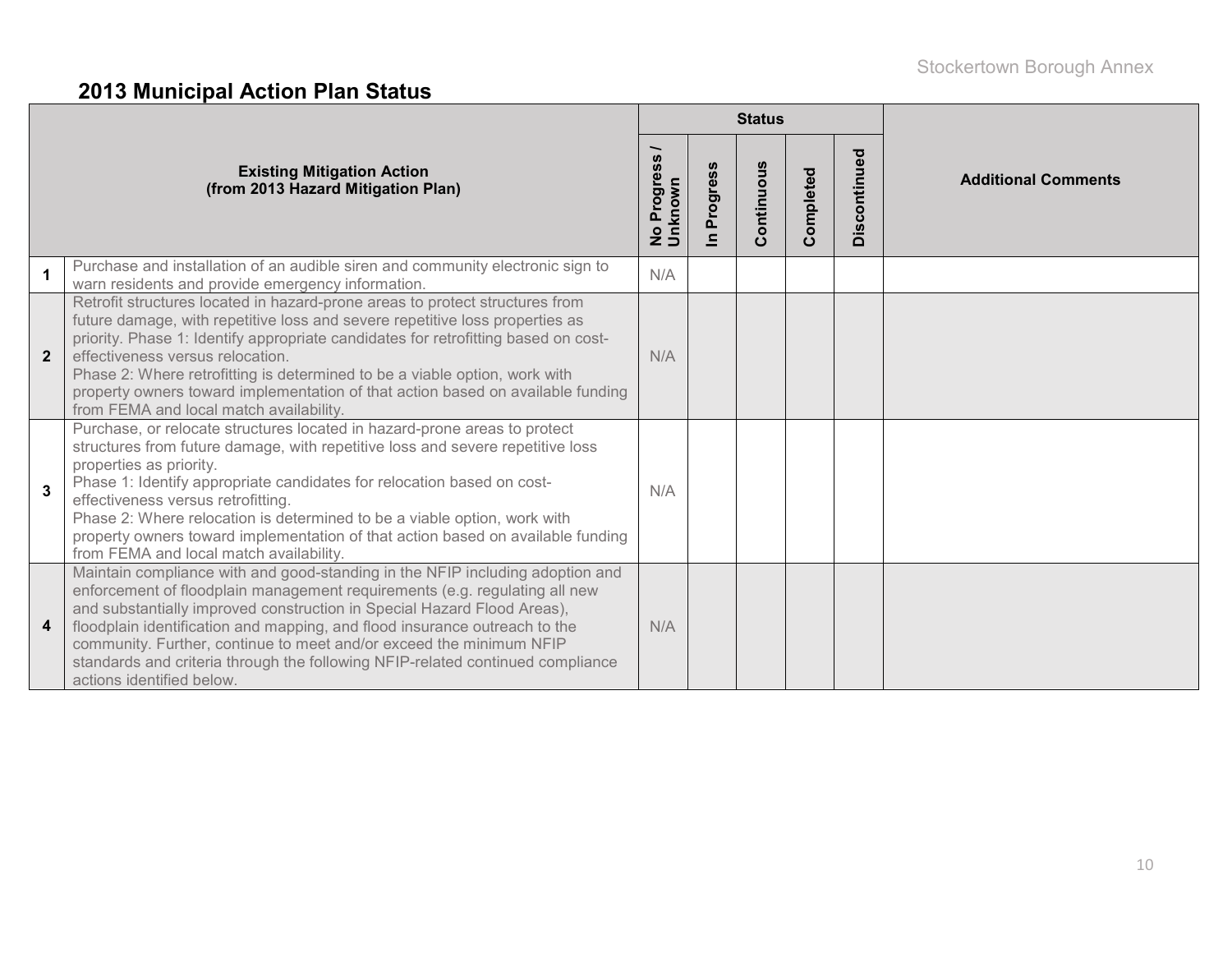# **2013 Municipal Action Plan Status –** *continued*

|                 |                                                                                                                                                                                                                                                                                                                                                                                                                                                                                                                                                                                                                                                                                                                                                                                                                                                                                                                                                                                                                                            |                          |                      | <b>Status</b> |           |              |                            |  |  |
|-----------------|--------------------------------------------------------------------------------------------------------------------------------------------------------------------------------------------------------------------------------------------------------------------------------------------------------------------------------------------------------------------------------------------------------------------------------------------------------------------------------------------------------------------------------------------------------------------------------------------------------------------------------------------------------------------------------------------------------------------------------------------------------------------------------------------------------------------------------------------------------------------------------------------------------------------------------------------------------------------------------------------------------------------------------------------|--------------------------|----------------------|---------------|-----------|--------------|----------------------------|--|--|
|                 | <b>Existing Mitigation Action</b><br>(from 2013 Hazard Mitigation Plan)                                                                                                                                                                                                                                                                                                                                                                                                                                                                                                                                                                                                                                                                                                                                                                                                                                                                                                                                                                    | No Progress /<br>Unknown | Progress<br>$\equiv$ | Continuous    | Completed | Discontinued | <b>Additional Comments</b> |  |  |
| 5               | Conduct and facilitate community and public education and outreach for<br>residents and businesses to include, but not be limited to, the following to<br>promote and effect natural hazard risk reduction:<br>Provide and maintain links to the HMP website, and regularly post notices on the<br>County/municipal homepage(s) referencing the HMP webpages.<br>Prepare and distribute informational letters to flood vulnerable property owners<br>and neighborhood associations, explaining the availability of mitigation grant<br>funding to mitigate their properties, and instructing them on how they can learn<br>more and implement mitigation.<br>Use email notification systems and newsletters to better educate the public on<br>flood insurance, the availability of mitigation grant funding, and personal natural<br>hazard risk reduction measures.<br>Work with neighborhood associations, civic and business groups to disseminate<br>information on flood insurance and the availability of mitigation grant funding. | N/A                      |                      |               |           |              |                            |  |  |
| $6\phantom{a}$  | Begin the process to adopt higher regulatory standards to manage flood risk (i.e.<br>increased freeboard, cumulative substantial damage/improvements)                                                                                                                                                                                                                                                                                                                                                                                                                                                                                                                                                                                                                                                                                                                                                                                                                                                                                      | N/A                      |                      |               |           |              |                            |  |  |
| $\overline{7}$  | Determine if a Community Assistance Visit (CAV) or Community Assistance<br>Contact (CAC) is needed, and schedule if needed.                                                                                                                                                                                                                                                                                                                                                                                                                                                                                                                                                                                                                                                                                                                                                                                                                                                                                                                | N/A                      |                      |               |           |              |                            |  |  |
| 8               | Have designated NFIP Floodplain Administrator (FPA) become a Certified<br>Floodplain Manager through the ASFPM, and pursue relevant continuing<br>education training such as FEMA Benefit-Cost Analysis.                                                                                                                                                                                                                                                                                                                                                                                                                                                                                                                                                                                                                                                                                                                                                                                                                                   | N/A                      |                      |               |           |              |                            |  |  |
| 9               | Participate in the Community Rating System (CRS) to further manage flood risk<br>and reduce flood insurance premiums for NFIP policyholders. This shall start<br>with the submission to FEMA-DHS of a Letter of Intent to join CRS, followed by<br>the completion and submission of an application to the program once the<br>community's current compliance with the NFIP is established.                                                                                                                                                                                                                                                                                                                                                                                                                                                                                                                                                                                                                                                 | N/A                      |                      |               |           |              |                            |  |  |
| 10 <sup>°</sup> | Archive elevation certificates                                                                                                                                                                                                                                                                                                                                                                                                                                                                                                                                                                                                                                                                                                                                                                                                                                                                                                                                                                                                             | N/A                      |                      |               |           |              |                            |  |  |
| 11              | Continue to support the implementation, monitoring, maintenance, and updating<br>of this Plan, as defined in Section 7.0                                                                                                                                                                                                                                                                                                                                                                                                                                                                                                                                                                                                                                                                                                                                                                                                                                                                                                                   | N/A                      |                      |               |           |              |                            |  |  |
| 12              | Complete the ongoing updates of the Comprehensive Emergency Management<br>Plans                                                                                                                                                                                                                                                                                                                                                                                                                                                                                                                                                                                                                                                                                                                                                                                                                                                                                                                                                            | N/A                      |                      |               |           |              |                            |  |  |
| 13              | Create/enhance/maintain mutual aid agreements with neighboring communities<br>for continuity of operations.                                                                                                                                                                                                                                                                                                                                                                                                                                                                                                                                                                                                                                                                                                                                                                                                                                                                                                                                | N/A                      |                      |               |           |              |                            |  |  |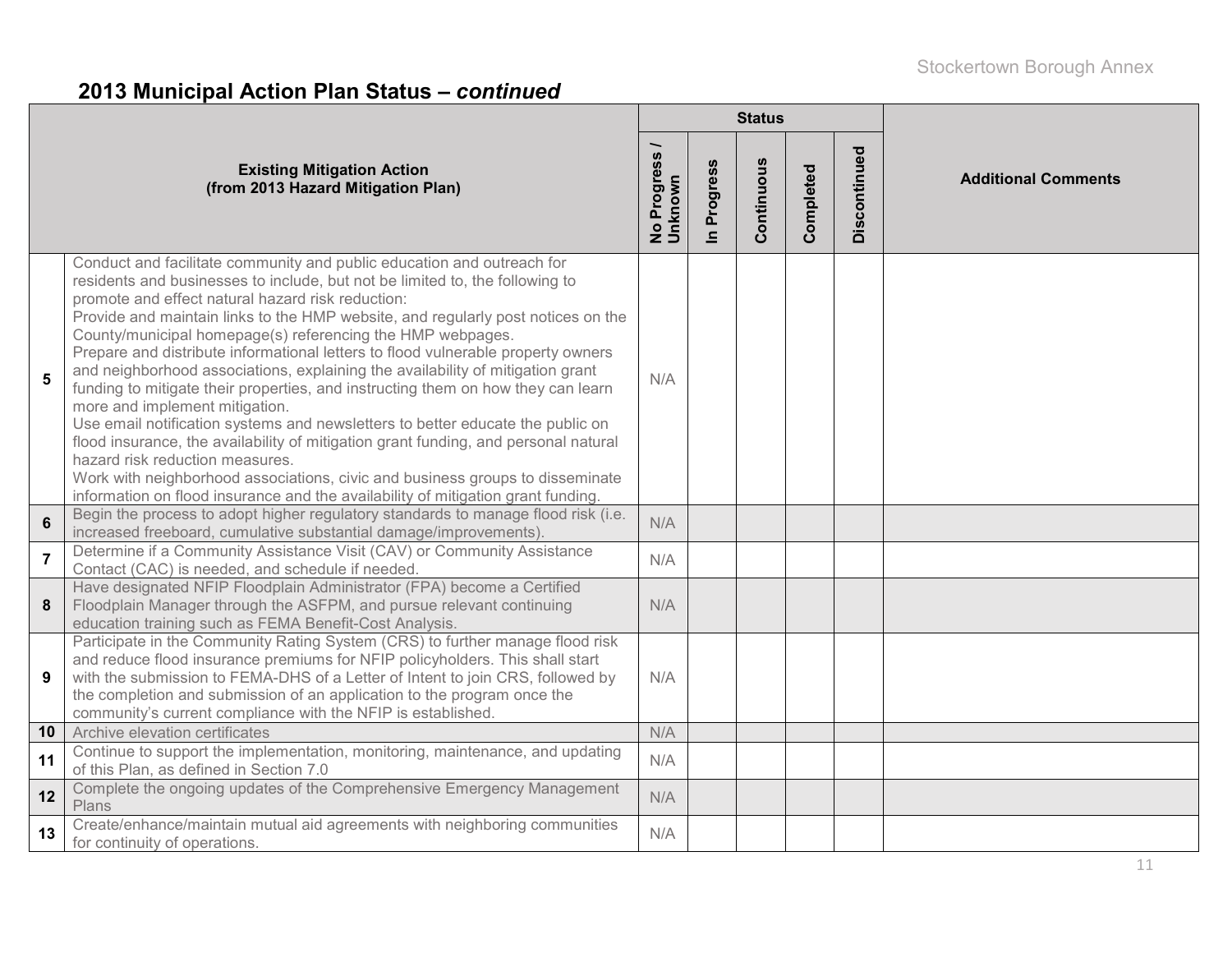#### **2013 Municipal Action Plan Status –** *continued*

|                                                                         |                                                                                                                                                                                                                                                                                       |     |  | <b>Status</b>         |              |                                        |                            |  |  |
|-------------------------------------------------------------------------|---------------------------------------------------------------------------------------------------------------------------------------------------------------------------------------------------------------------------------------------------------------------------------------|-----|--|-----------------------|--------------|----------------------------------------|----------------------------|--|--|
| <b>Existing Mitigation Action</b><br>(from 2013 Hazard Mitigation Plan) |                                                                                                                                                                                                                                                                                       |     |  | ontinu<br>$\mathbf C$ | ъ<br>omplete | ਠ<br>ω<br>ontin<br>ပ<br><u>.ળ</u><br>≏ | <b>Additional Comments</b> |  |  |
| 14                                                                      | Identify and develop agreements with entities that can provide support with<br>FEMA/PEMA paperwork after disasters; qualified damage assessment<br>personnel - Improve post-disaster capabilities - damage assessment;<br>FEMA/PEMA paperwork compilation, submissions, recordkeeping | N/A |  |                       |              |                                        |                            |  |  |
| 15                                                                      | Work with regional agencies (i.e. County and PEMA) to help develop damage<br>assessment capabilities at the local level through such things as training<br>programs, certification of qualified individuals (e.g. code officials, floodplain<br>managers, engineers).                 | N/A |  |                       |              |                                        |                            |  |  |

#### **Notes:**

**1.** Actions not carried through to the 2018 Action Plan are so noted.

**2.** To maintain National Flood Insurance Program (NFIP) compliance, actions related to the NFIP were carried through to the 2018 Action Plan even if identified by the municipality as completed.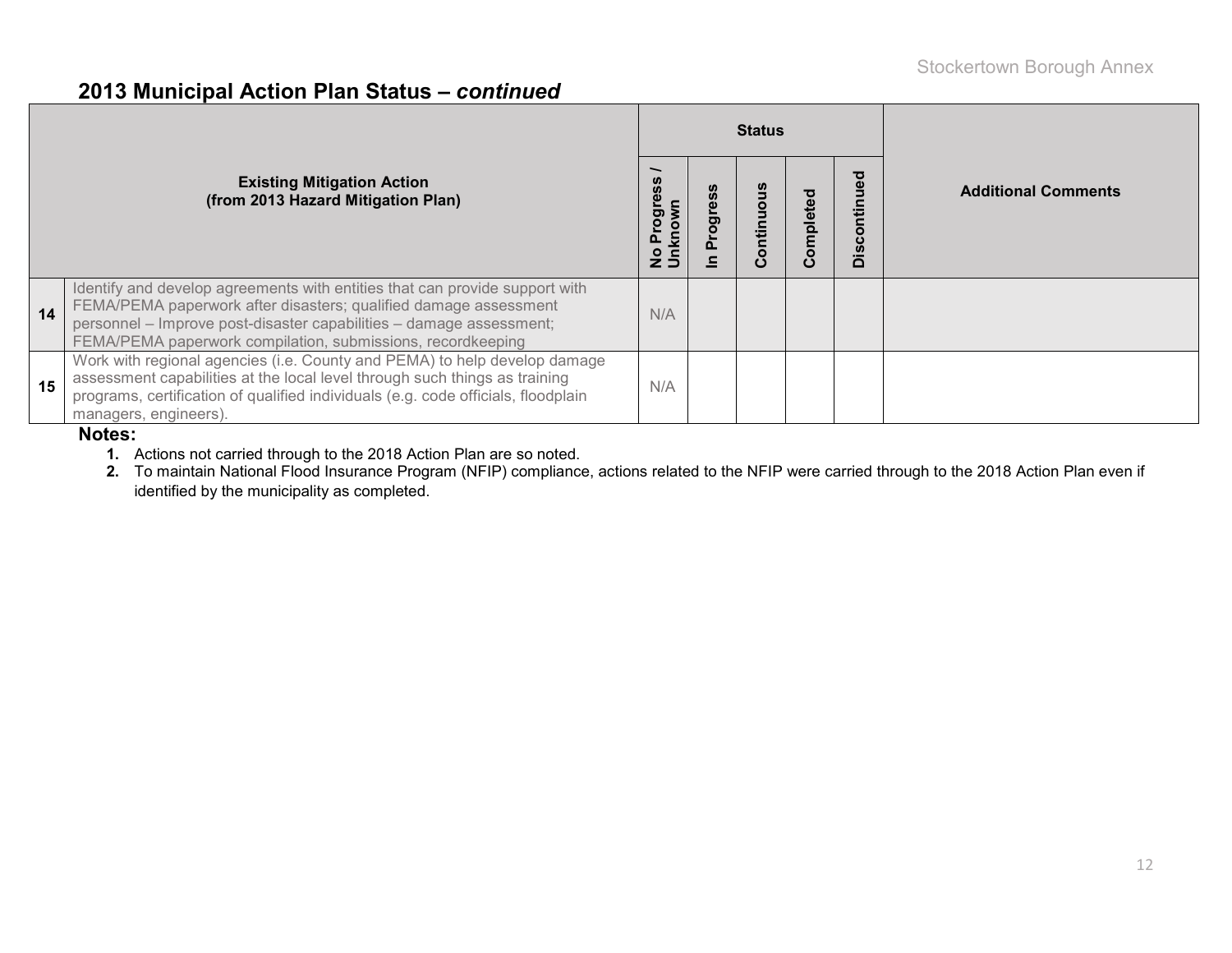# **2018 Mitigation Action Plan**

|                | <b>Mitigation Action</b>                                                                                                                                                                                                                                                                                                                                                                                                                                                                                                             | <b>Mitigation</b><br><b>Technique</b><br>Category | Hazard(s)<br><b>Addressed</b> | <b>Priority</b><br>(H/M/L) | <b>Estimated</b><br>Cost | <b>Potential</b><br><b>Funding</b>                                                                                | <b>Lead Agency</b><br>/ Department                                                                                           | Implementation<br><b>Schedule</b>       | <b>Applies to</b><br>New and / or<br><b>Existing</b><br><b>Structures</b> |
|----------------|--------------------------------------------------------------------------------------------------------------------------------------------------------------------------------------------------------------------------------------------------------------------------------------------------------------------------------------------------------------------------------------------------------------------------------------------------------------------------------------------------------------------------------------|---------------------------------------------------|-------------------------------|----------------------------|--------------------------|-------------------------------------------------------------------------------------------------------------------|------------------------------------------------------------------------------------------------------------------------------|-----------------------------------------|---------------------------------------------------------------------------|
| $\mathbf{1}$   | Purchase and installation of an<br>audible siren and community<br>electronic sign to warn residents and<br>provide emergency information.                                                                                                                                                                                                                                                                                                                                                                                            | Education &<br>Awareness                          | All Hazards                   | High                       | Medium                   | Municipal<br>Budget;<br>Emergency<br>Management<br>grant<br>programs                                              | Borough EMC                                                                                                                  | Short-term<br>(depending on<br>funding) | N/A                                                                       |
| $\overline{2}$ | Retrofit structures located in hazard<br>prone areas to protect structures<br>from future damage, with repetitive<br>loss and severe repetitive loss<br>properties as priority.<br>Phase 1: Identify appropriate<br>candidates for retrofitting based on<br>cost effectiveness versus relocation.<br>Phase 2: Where retrofitting is<br>determined to be a viable option,<br>work with property owners toward<br>implementation of that action based<br>on available funding from FEMA and<br>local match availability.               | Structure &<br>Infrastructure                     | Flood                         | Medium -<br>High           | <b>High</b>              | <b>FEMA</b><br>Mitigation<br>Grant<br>Programs<br>and<br>local budget<br>(or property<br>owner) for<br>cost share | Municipality<br>(via Municipal<br>Engineer/NFIP<br>Floodplain<br>Administrator)<br>with support<br>from PEMA,<br><b>FEMA</b> | Long-term<br>(depending on<br>funding)  | Existing                                                                  |
| $\mathbf{3}$   | Purchase, or relocate structures<br>located in hazard-prone areas to<br>protect structures from future<br>damage, with repetitive loss and<br>severe repetitive loss properties as<br>priority.<br>Phase 1: Identify appropriate<br>candidates for relocation based on<br>cost effectiveness versus retrofitting.<br>Phase 2: Where relocation is<br>determined to be a viable option,<br>work with property owners toward<br>implementation of that action based<br>on available funding from FEMA and<br>local match availability. | Structure &<br>Infrastructure                     | Flood                         | Medium -<br>High           | High                     | <b>FEMA</b><br>Mitigation<br>Grant<br>Programs<br>and<br>local budget<br>(or property<br>owner) for<br>cost share | Municipality<br>(via Municipal<br>Engineer/NFIP<br>Floodplain<br>Administrator)<br>with support<br>from PEMA,<br><b>FEMA</b> | Long-term<br>(depending on<br>funding)  | Existing                                                                  |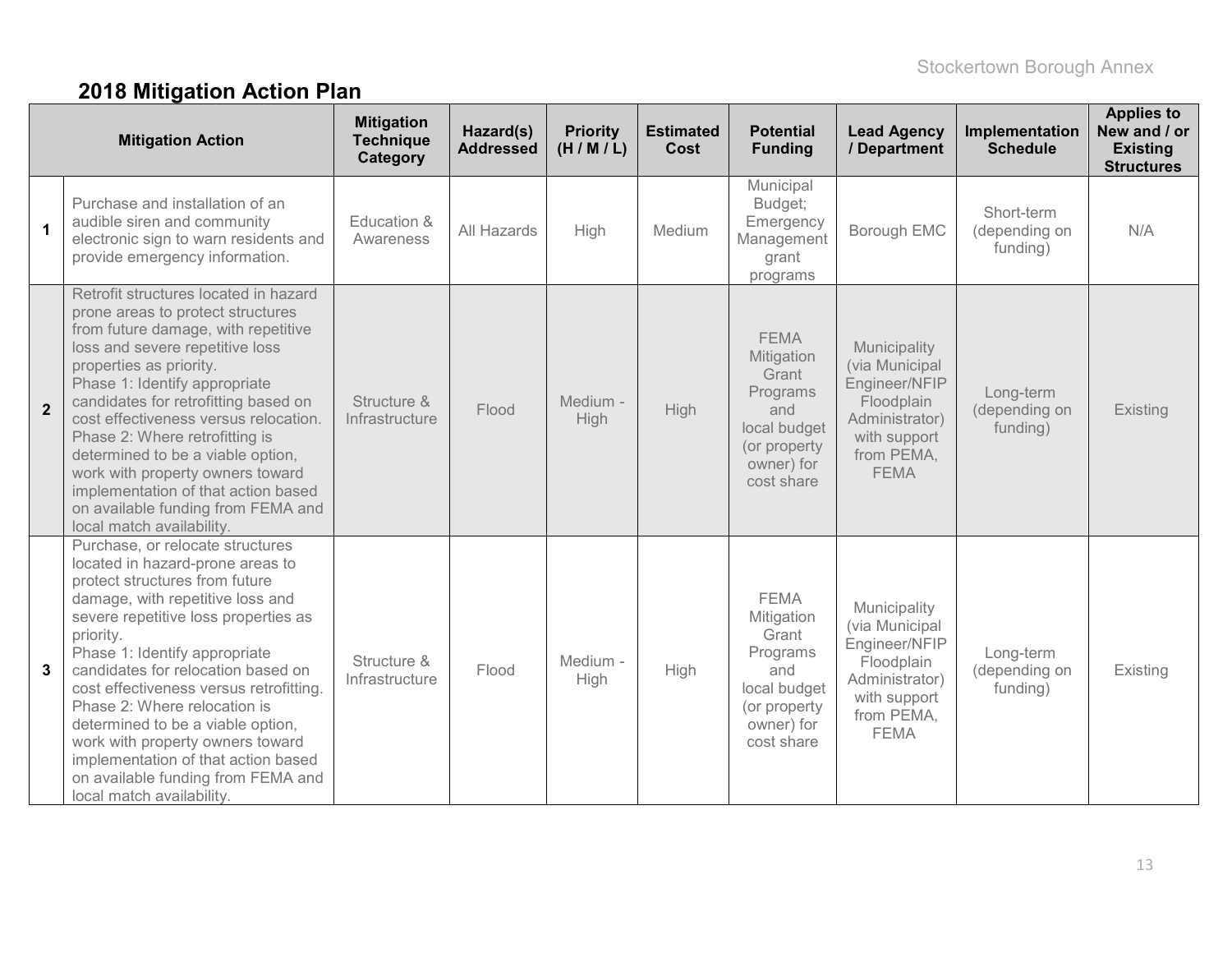|                         | <b>Mitigation Action</b>                                                                                                                                                                                                                                                                                                                                                                                                                                                                                                              | <b>Mitigation</b><br><b>Technique</b><br>Category | Hazard(s)<br><b>Addressed</b> | <b>Priority</b><br>(H/M/L) | <b>Estimated</b><br>Cost | <b>Potential</b><br><b>Funding</b> | <b>Lead Agency</b><br>/ Department                                                                                               | Implementation<br><b>Schedule</b> | <b>Applies to</b><br>New and /<br>or Existing<br><b>Structures</b> |
|-------------------------|---------------------------------------------------------------------------------------------------------------------------------------------------------------------------------------------------------------------------------------------------------------------------------------------------------------------------------------------------------------------------------------------------------------------------------------------------------------------------------------------------------------------------------------|---------------------------------------------------|-------------------------------|----------------------------|--------------------------|------------------------------------|----------------------------------------------------------------------------------------------------------------------------------|-----------------------------------|--------------------------------------------------------------------|
| $\overline{\mathbf{4}}$ | Maintain compliance with and good<br>standing in the NFIP including<br>adoption and enforcement of<br>floodplain management<br>requirements (e.g. regulating all<br>new and substantially improved<br>construction in Special Hazard<br>Flood Areas), floodplain<br>identification and mapping, and<br>flood insurance outreach to the<br>community. Further, continue to<br>meet and/or exceed the minimum<br>NFIP standards and criteria through<br>the following NFIP-related<br>continued compliance actions<br>identified below. | Local plans<br><sub>R</sub><br><b>Regulations</b> | Flood                         | Medium -<br><b>High</b>    | <b>High</b>              | Municipal<br><b>Budget</b>         | Municipality<br>(via Municipal<br>Engineer/NFIP<br>Floodplain<br>Administrator)<br>with support<br>from PEMA.<br><b>ISO FEMA</b> | Ongoing                           | New &<br>Existing                                                  |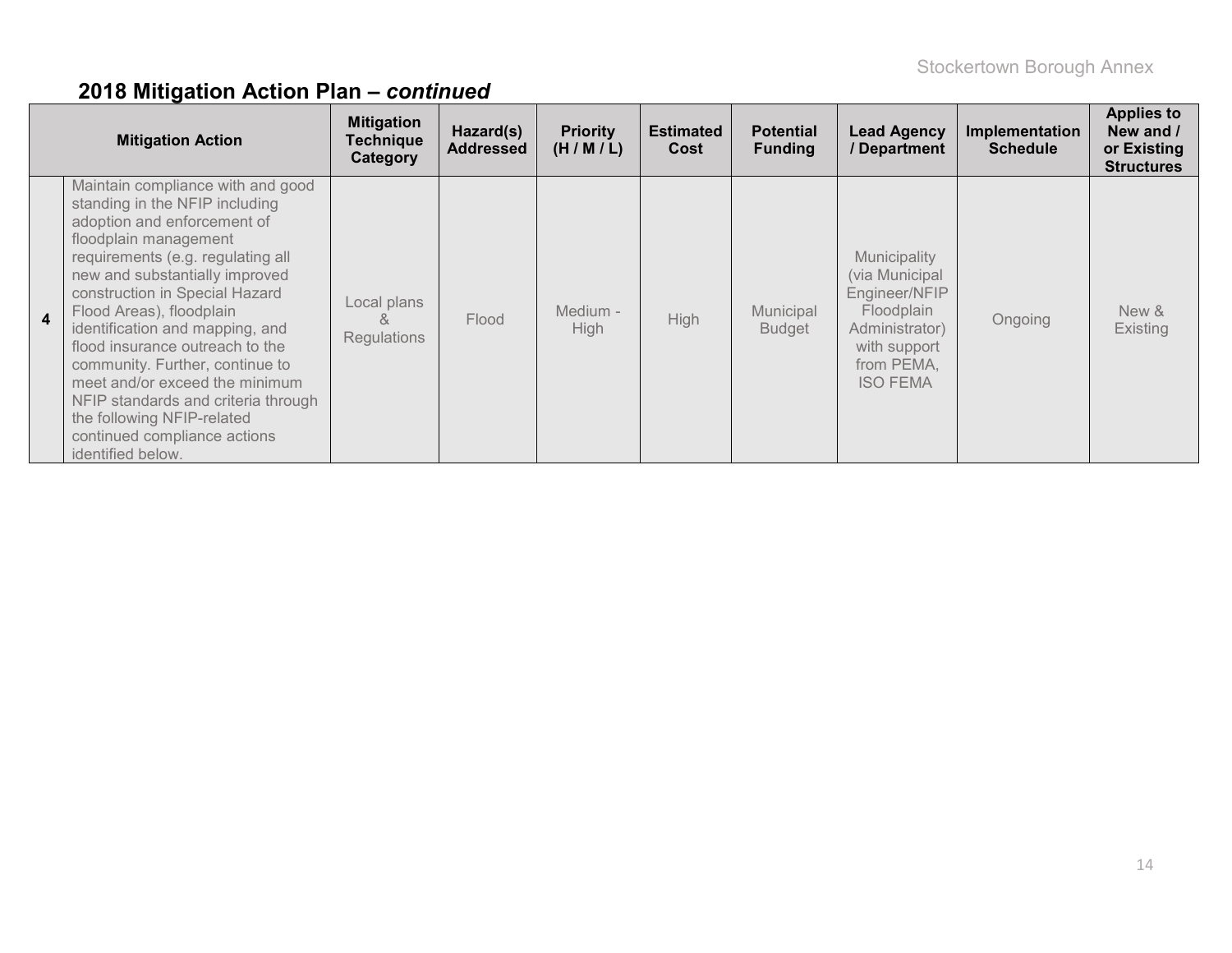|   | <b>Mitigation Action</b>                                                                                                                                                                                                                                                                                                                                                                                                                                                                                                                                                                                                                                                                                                                                                                                                                                                                                                                                                                                                                                                                                 | <b>Mitigation</b><br><b>Technique</b><br>Category | Hazard(s)<br><b>Addressed</b> | <b>Priority</b><br>(H/M/L) | <b>Estimated</b><br>Cost | <b>Potential</b><br><b>Funding</b> | <b>Lead Agency</b><br>/ Department                                       | Implementation<br><b>Schedule</b> | <b>Applies to</b><br>New and /<br>or Existing<br><b>Structures</b> |
|---|----------------------------------------------------------------------------------------------------------------------------------------------------------------------------------------------------------------------------------------------------------------------------------------------------------------------------------------------------------------------------------------------------------------------------------------------------------------------------------------------------------------------------------------------------------------------------------------------------------------------------------------------------------------------------------------------------------------------------------------------------------------------------------------------------------------------------------------------------------------------------------------------------------------------------------------------------------------------------------------------------------------------------------------------------------------------------------------------------------|---------------------------------------------------|-------------------------------|----------------------------|--------------------------|------------------------------------|--------------------------------------------------------------------------|-----------------------------------|--------------------------------------------------------------------|
| 5 | Conduct and facilitate community<br>and public education and outreach<br>for residents and businesses to<br>include, but not be limited to, the<br>following to promote and effect<br>natural hazard risk reduction:<br>- Provide and maintain links to the<br>HMP website, and regularly post<br>notices on the County/municipal<br>homepage(s) referencing the HMP<br>webpages.<br>- Prepare and distribute<br>informational letters to flood<br>vulnerable property owners and<br>neighborhood associations,<br>explaining the availability of<br>mitigation grant funding to mitigate<br>their properties, and instructing<br>them on how they can learn more<br>and implement mitigation.<br>- Use email notification systems and<br>newsletters to better educate the<br>public on flood insurance, the<br>availability of mitigation grant<br>funding, and personal natural<br>hazard risk reduction measures.<br>- Work with neighborhood<br>associations, civic and business<br>groups to disseminate information<br>on flood insurance and the<br>availability of mitigation grant<br>funding. | Education<br>&<br>Awareness                       | All Hazards                   | High                       | Low-<br>Medium           | Municipal<br><b>Budget</b>         | Municipality<br>with support<br>from Planning<br>Partners,<br>PEMA, FEMA | Short-term                        | N/A                                                                |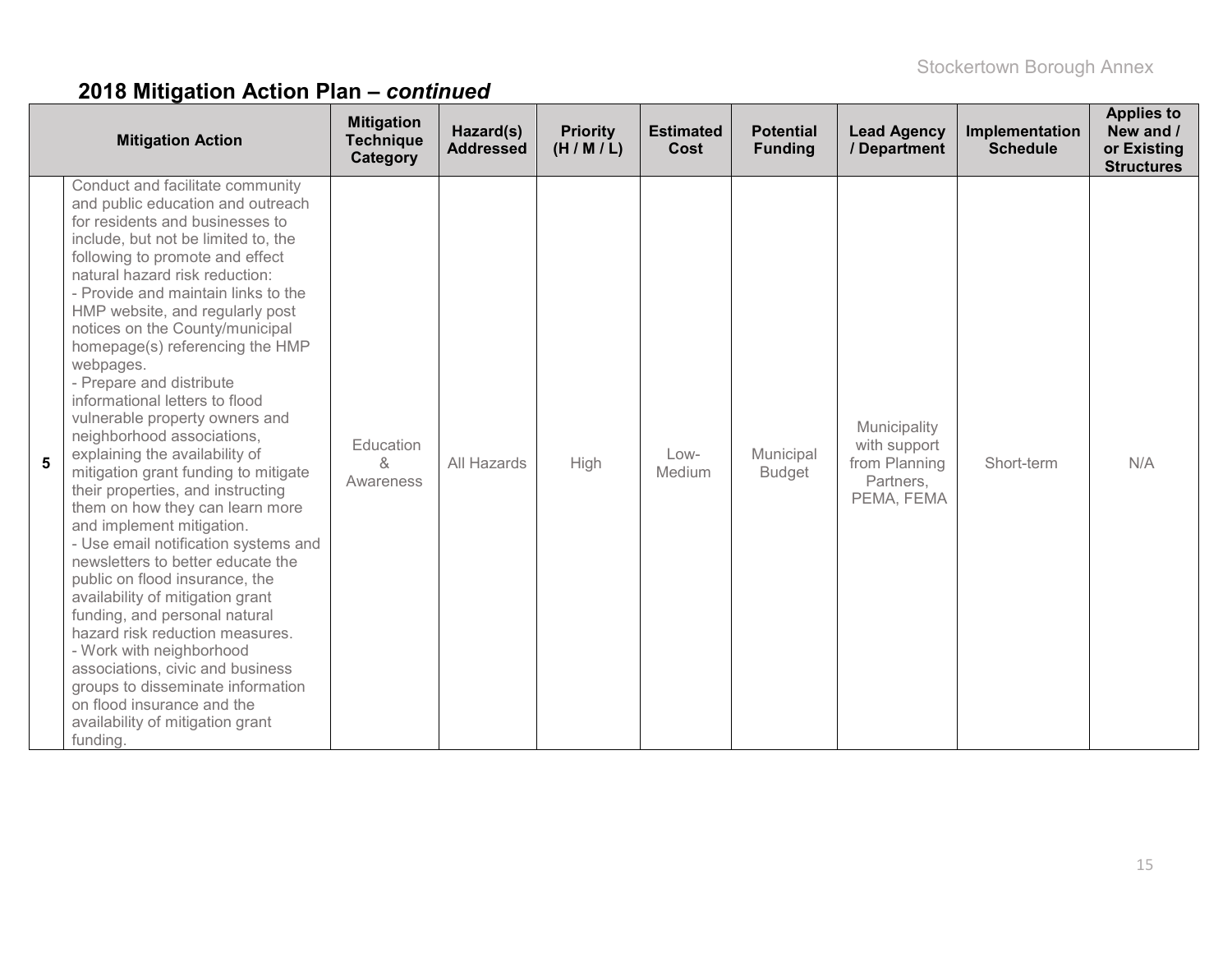|                | <b>Mitigation Action</b>                                                                                                                                                                                                                                                                                                                                                                                        | <b>Mitigation</b><br><b>Technique</b><br>Category | Hazard(s)<br><b>Addressed</b> | <b>Priority</b><br>(H/M/L) | <b>Estimated</b><br>Cost | <b>Potential</b><br><b>Funding</b> | <b>Lead Agency</b><br>/ Department                                                                                           | Implementation<br><b>Schedule</b>       | <b>Applies to</b><br>New and /<br>or Existing<br><b>Structures</b> |
|----------------|-----------------------------------------------------------------------------------------------------------------------------------------------------------------------------------------------------------------------------------------------------------------------------------------------------------------------------------------------------------------------------------------------------------------|---------------------------------------------------|-------------------------------|----------------------------|--------------------------|------------------------------------|------------------------------------------------------------------------------------------------------------------------------|-----------------------------------------|--------------------------------------------------------------------|
| $6\phantom{a}$ | Begin and/or continue the process<br>to adopt higher regulatory standards<br>to manage flood risk (i.e. increased<br>freeboard, cumulative substantial<br>damage/improvements).                                                                                                                                                                                                                                 | Local plans<br>$\alpha$<br>Regulations            | Flood                         | High                       | Low                      | Municipal<br><b>Budget</b>         | Municipality<br>(via Municipal<br>Engineer/NFIP<br>Floodplain<br>Administrator)<br>with support<br>from PEMA,<br><b>FEMA</b> | Short-term                              | New &<br>Existing                                                  |
| $\overline{7}$ | Determine if a Community<br>Assistance Visit (CAV) or<br><b>Community Assistance Contact</b><br>(CAC) is needed, and schedule if<br>needed.                                                                                                                                                                                                                                                                     | Local plans<br>&<br>Regulations                   | Flood                         | Medium                     | Low                      | Municipal<br><b>Budget</b>         | <b>NFIP</b><br>Floodplain<br>Administrator<br>with support<br>from PADEP,<br>PEMA, FEMA                                      | Short-term                              | N/A                                                                |
| 8              | Have designated NFIP Floodplain<br>Administrator (FPA) become a<br>Certified Floodplain Manager<br>through the ASFPM and/or pursue<br>relevant continuing education<br>training such as FEMA Benefit-Cost<br>Analysis.                                                                                                                                                                                          | Local plans<br>&<br>Regulations                   | Flood                         | High                       | Low                      | Municipal<br><b>Budget</b>         | <b>NFIP</b><br>Floodplain<br>Administrator                                                                                   | Short-term<br>(depending on<br>funding) | N/A                                                                |
| 9              | Participate in the Community<br>Rating System (CRS) to further<br>manage flood risk and reduce flood<br>insurance premiums for NFIP<br>policyholders. This shall start with<br>the submission to FEMA-DHS of a<br>Letter of Intent to join CRS,<br>followed by the completion and<br>submission of an application to the<br>program once the community's<br>current compliance with the NFIP is<br>established. | Local plans<br>&<br>Regulations                   | Flood                         | Medium                     | Low                      | Municipal<br><b>Budget</b>         | <b>NFIP</b><br>Floodplain<br>Administrator<br>with support<br>from PADEP,<br>PEMA, FEMA                                      | Short-term                              | N/A                                                                |
| 10             | Obtain and archive elevation<br>certificates for NFIP compliance.                                                                                                                                                                                                                                                                                                                                               | Local plans<br>$\alpha$<br><b>Regulations</b>     | Flood                         | High                       | Low                      | Municipal<br><b>Budget</b>         | <b>NFIP</b><br>Floodplain<br>Administrator                                                                                   | Ongoing                                 | N/A                                                                |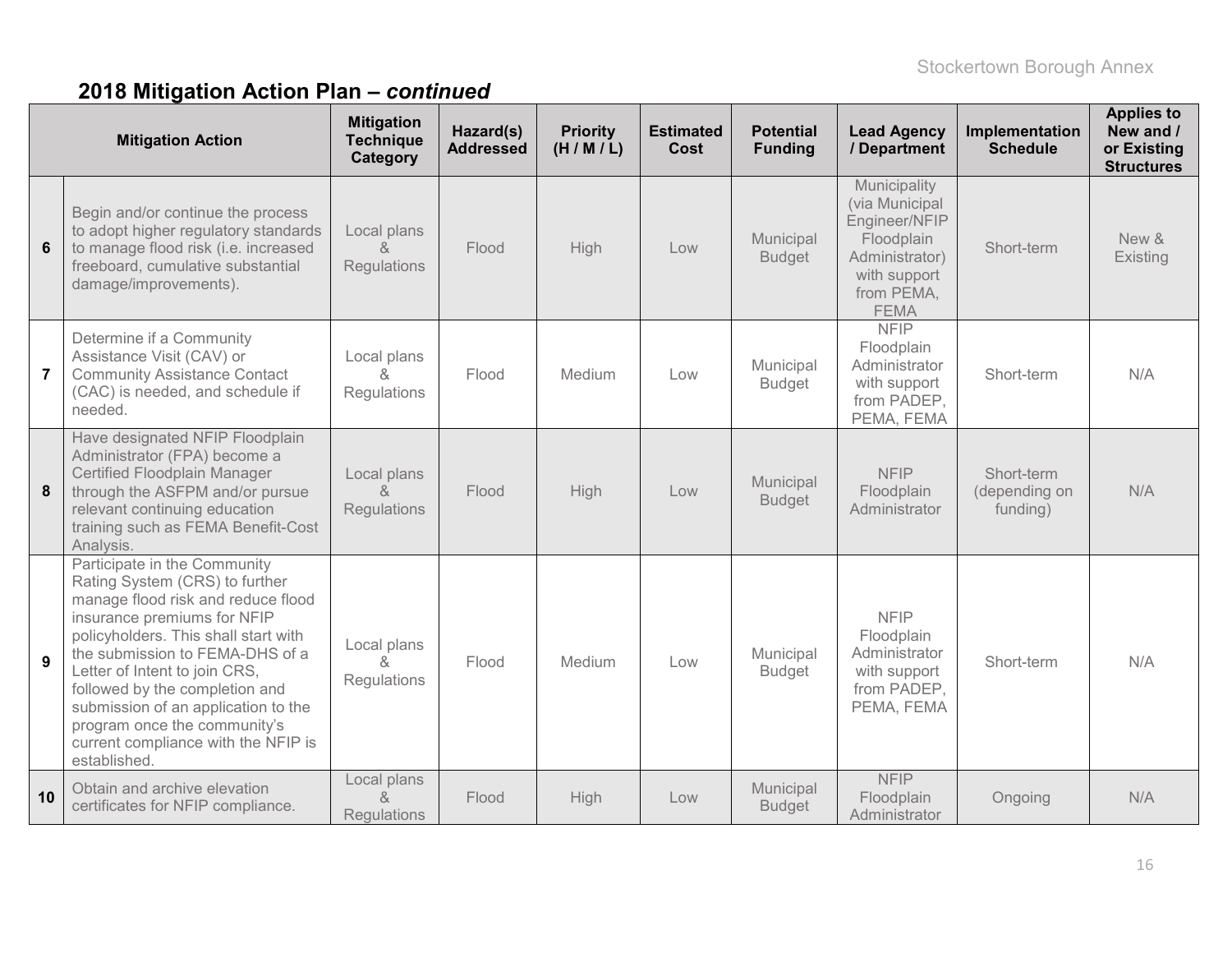|    | <b>Mitigation Action</b>                                                                                                                                                                                                                                                          | <b>Mitigation</b><br><b>Technique</b><br>Category               | Hazard(s)<br><b>Addressed</b> | <b>Priority</b><br>(H/M/L) | <b>Estimated</b><br>Cost           | <b>Potential</b><br><b>Funding</b>                                                                        | <b>Lead Agency</b><br>/ Department                                                                                                                                        | Implementation<br><b>Schedule</b>                 | <b>Applies to</b><br>New and /<br>or Existing<br><b>Structures</b> |
|----|-----------------------------------------------------------------------------------------------------------------------------------------------------------------------------------------------------------------------------------------------------------------------------------|-----------------------------------------------------------------|-------------------------------|----------------------------|------------------------------------|-----------------------------------------------------------------------------------------------------------|---------------------------------------------------------------------------------------------------------------------------------------------------------------------------|---------------------------------------------------|--------------------------------------------------------------------|
| 11 | Continue to support the<br>implementation, monitoring,<br>maintenance, and updating of this<br>Plan, as defined in Section 7.0                                                                                                                                                    | All<br>Categories                                               | All Hazards                   | High                       | Low-High<br>(for 5-year<br>update) | Municipal<br>Budget,<br>possibly<br><b>FEMA</b><br>Mitigation<br>Grant<br>Funding for<br>5-year<br>update | Municipality<br>(via mitigation<br>planning point<br>of contacts)<br>with support<br>from Planning<br>Partners<br>(through their<br>Points of<br>Contact),<br><b>PEMA</b> | Ongoing                                           | New &<br>Existing                                                  |
| 12 | Complete the ongoing updates of<br>the Comprehensive Emergency<br><b>Management Plans</b>                                                                                                                                                                                         | Local plans<br>$\mathcal{R}_{\mathbf{z}}$<br><b>Regulations</b> | All Hazards                   | High                       | Low                                | Municipal<br><b>Budget</b>                                                                                | Municipality<br>with support<br>from PEMA                                                                                                                                 | Ongoing                                           | New &<br>Existing                                                  |
| 13 | Create/enhance/maintain mutual<br>aid agreements with neighboring<br>communities for continuity of<br>operations.                                                                                                                                                                 | All<br>Categories                                               | All Hazards                   | High                       | Low                                | Municipal<br><b>Budget</b>                                                                                | Municipality<br>with support<br>from<br>surrounding<br>municipalities<br>and County                                                                                       | Ongoing                                           | New &<br>Existing                                                  |
| 14 | Develop and maintain capabilities to<br>process FEMA/PEMA paperwork<br>after disasters; qualified damage<br>assessment personnel - Improve<br>post-disaster capabilities - damage<br>assessment; FEMA/PEMA<br>paperwork compilation,<br>submissions, record keeping.              | Education<br>&<br>Awareness                                     | All Hazards                   | Medium                     | Medium                             | Municipal<br><b>Budget</b>                                                                                | Municipality<br>with support<br>from County,<br>PEMA, FEMA                                                                                                                | Short-term                                        | N/A                                                                |
| 15 | Work with regional agencies (i.e.<br>County and PEMA) to help develop<br>damage assessment capabilities at<br>the local level through such things<br>as training programs, certification of<br>qualified individuals (e.g. code<br>officials, floodplain managers,<br>engineers). | Education<br>&<br>Awareness                                     | All Hazards                   | Medium                     | Medium                             | Municipal<br>Budget,<br><b>FEMA</b><br>HMA grant<br>programs                                              | Municipality<br>with support<br>from County,<br><b>PEMA</b>                                                                                                               | Short-,<br>long-term<br>(depending on<br>funding) | N/A                                                                |